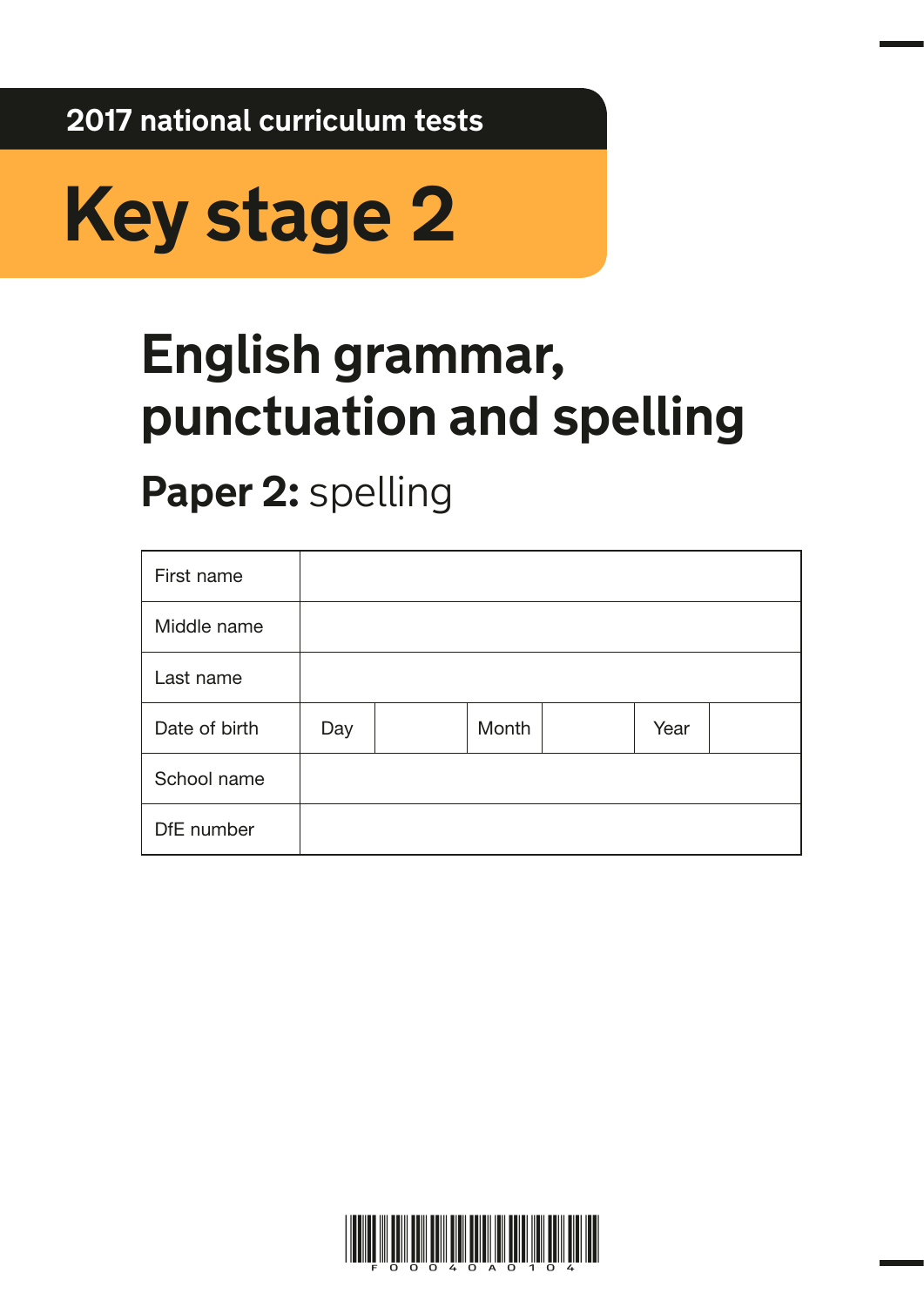### Spelling task

|                                                   | 1. Sam is _______________________ to play football at playtime.           |
|---------------------------------------------------|---------------------------------------------------------------------------|
| 2. Use a ruler to draw a                          |                                                                           |
| 3. Being dizzy is a strange ____________________. |                                                                           |
|                                                   | 4. Lauren was _________________________ before her first swimming lesson. |
|                                                   |                                                                           |
|                                                   |                                                                           |
|                                                   |                                                                           |
|                                                   | 8. Sap is a sticky ________________________that comes from trees.         |
|                                                   |                                                                           |
|                                                   |                                                                           |

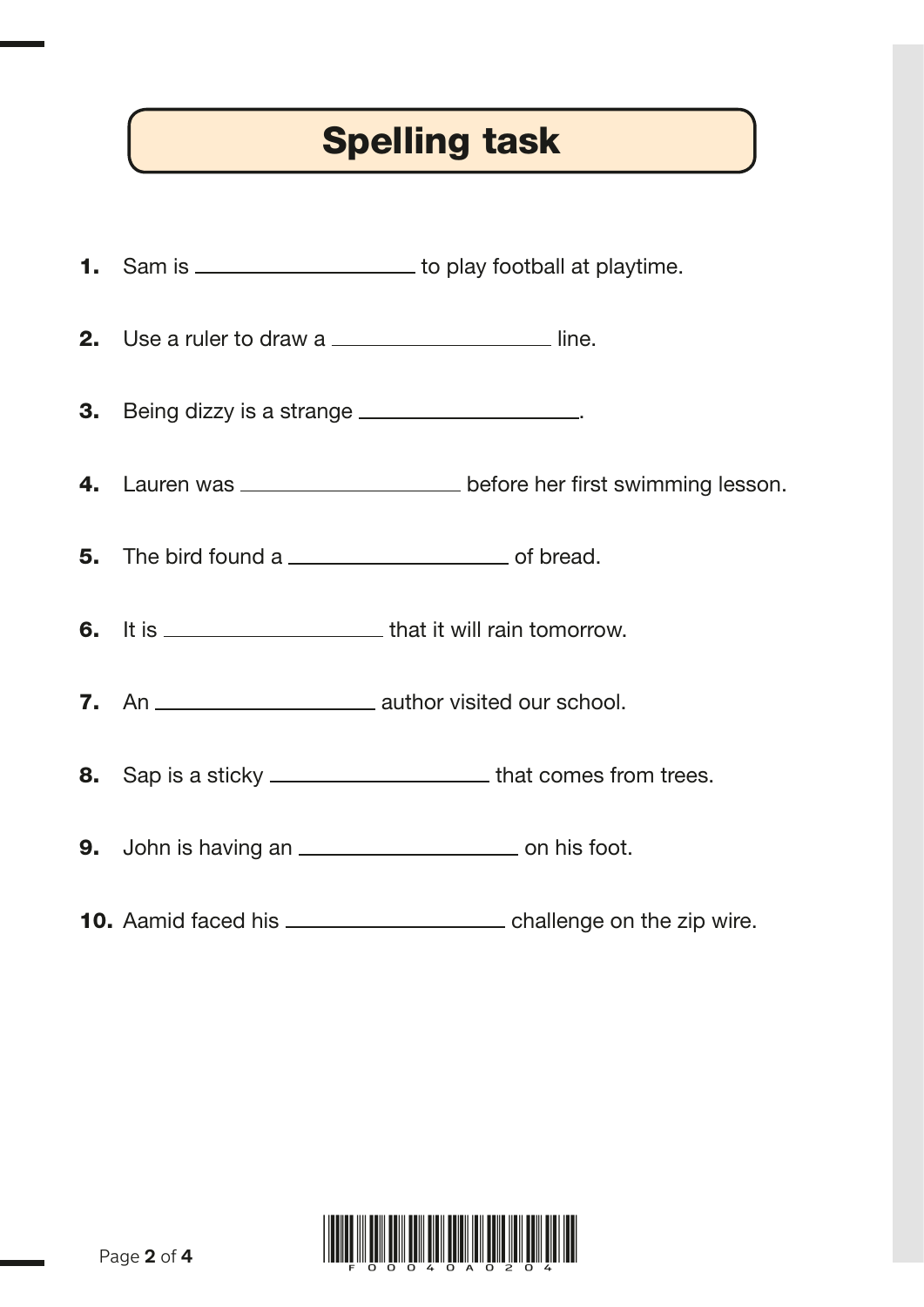|                                                           | <b>11.</b> I don't mind if my apple has a ____________________________ on it.        |
|-----------------------------------------------------------|--------------------------------------------------------------------------------------|
|                                                           | <b>12.</b> The children walked ____________________________ across the road.         |
|                                                           |                                                                                      |
| <b>14.</b> The dog ___________________________ its owner. |                                                                                      |
|                                                           | <b>15.</b> There was a ____________________________ search for the missing P.E. bag. |
|                                                           | 16. The longest reigning ______________________ is Queen Elizabeth II.               |
|                                                           | 17. Oliver was ________________________ when his friend lost his trainers.           |
| 18. Angus was _________________________ from Scotland.    |                                                                                      |
|                                                           |                                                                                      |
|                                                           | 20. The prickly jumper was made from a _________________________ material.           |

### END OF TEST